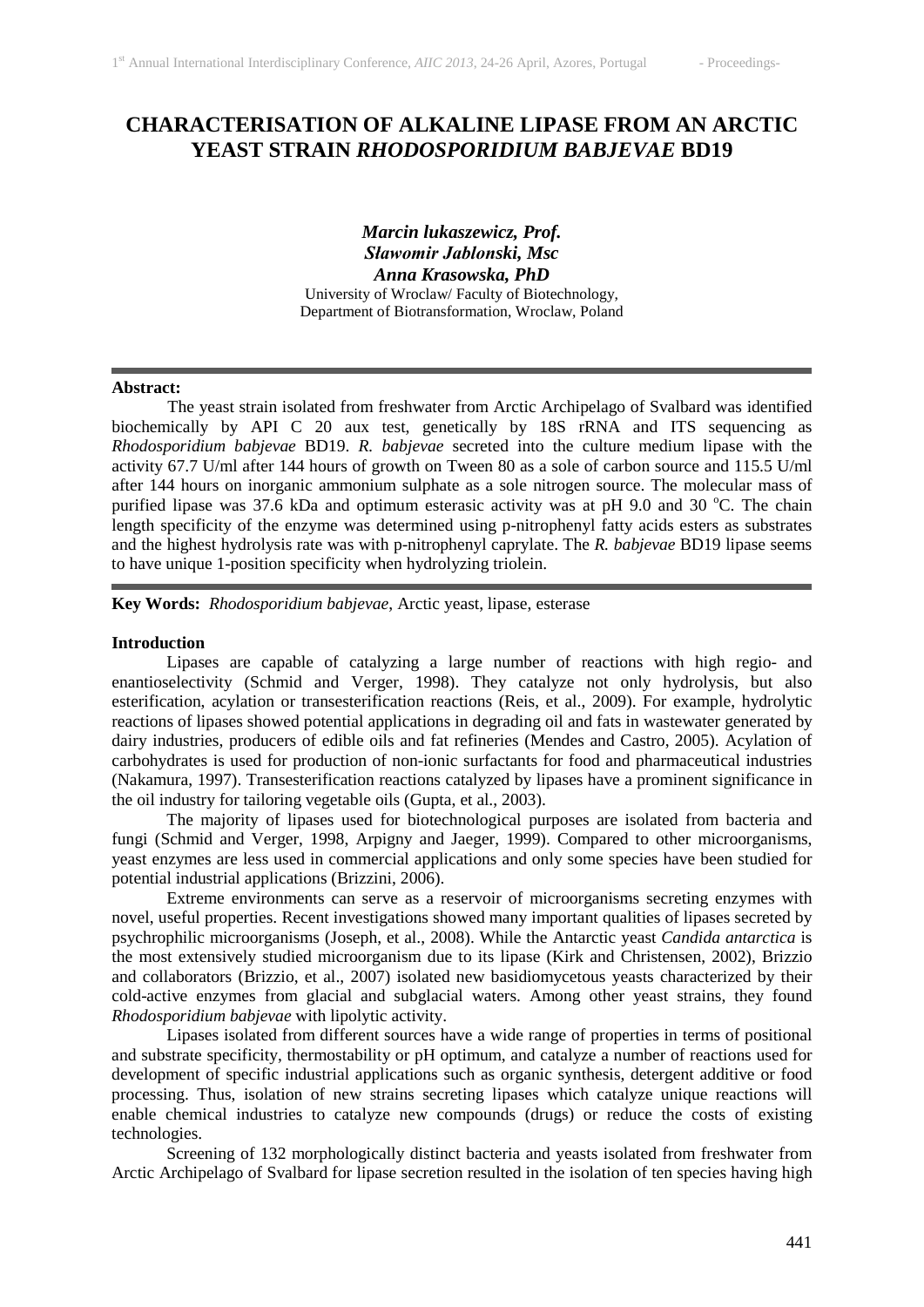lipase activity (Krasowska, et al., 2007, Krasowska and Łukaszewicz, 2011). In previous works we have identified *Pseudomonas fluorescens* strain producing novel biosurfactants (Janek, et al., 2011) and characterized their properties (Janek, et al., 2012). In this report we have identified a novel yeast strain *Rhodosporidium babjevae* BD19, optimized medium and growth conditions for secretion of extracellular lipase, partially purified the enzyme and characterized its specificity and activity.

# **Materials and methods**

## **Isolation of yeast strain and culture conditions**

The strain BD19 was isolated from freshwater from the Arctic Archipelago of Svalbard.

The strain was grown in 300 ml flasks containing 50 ml LB medium (5  $\alpha$ ) yeast extract, 10 g/l bacto-tryptone, 10 g/l NaCl). Flasks were inoculated with 5 ml of overnight pre-culture and incubated for 24 h at 28 °C with agitation (180 rpm).

The effect of different oils as carbon sources on lipase production by BD19 strain was investigated on a mineral medium (Papaparaskevas, et al., 1992) supplemented with 2 g/l of tested carbon source (glucose, Tween 80, rape, sunflower, flax or olive oil). For optimization of nitrogen source, BD19 strain was cultivated on the same mineral medium containing 20 g/l Tween 80 and supplemented with 10 g/l of tested substrate (yeast extract, bacto peptone, ammonium sulfate, urea or ammonium chloride).

## **Identification of the yeast BD19 strain**

The pure culture of strain BD19 was identified by API C 20 aux test (BioMérieux, Marcy l'Etoile, France).

Moreover, the 18S rRNA gene was sequenced to support the biochemical identification. Genomic DNA was extracted with UltraClean ™ Microbial DNA Isolation Kit (MoBio®) according to manufacturer's instructions and 18S rRNA gene fragment was amplified with the primers: EucA 5'-AACCTGGTTGATCCTGCCAGT-3' and EucB 5' TGATCCTTCTGCAGGTTCACCTAC3'. The amplification conditions were as follows: 94 °C for 10 min., 30 cycles, 94 °C for 1 min., 59 °C for 1 min., 72 °C for 2 min., and final synthesis at 72˚C for 5 min. ITS fragments were amplified with the primers: ITS1 5' TCCGTAGGTGAACCTGCGG 3'and ITS4 5' TCCTCCGCTTATTGATATGC 3'. The PCR conditions were as follows: 94 °C for 10 min., followed by 30 cycles, 94 °C for 1 min., 48 °C for 1 min., 72 °C for 1 min., and final synthesis at 72 °C for 5 min. The PCR products were separated by agarose gel electrophoresis and purified for sequencing using a GeneMATRIX PCR/DNA Clean-up Purification kits (EURx, Gdansk, Poland). The sequences obtained were compared to rDNA sequences from the GeneBank (http://www.ncbi.nlm.nih.gov/BLAST/). ITS fragments obtained from GeneBank database were aligned with ClustalW (http://www.ebi.ac.uk/Tools/clustalw2/index.html) and the phylogenetic tree was computed with Jalview 2.4.0.b2 using the neighbor-joining method.

### **Purification of lipase**

The *R. babjevae* BD19 was cultured with 20 g/l of Tween 80, which enabled phase separation (Albertsson, 1986). Cells were removed by centrifugation at 4000 g for 10 minutes. To 100 ml of supernatant 37.6 g ammonium sulphate was added (50% saturation at 20 °C). After 30 min of gentle agitation ensuring solubilization and equilibrium of the partition, phase separation was accomplished by centrifugation at 25 200 g for 20 minutes 4 °C. The upper phase was collected and dialyzed against distilled water overnight. Samples were withdrawn for lipase assay (Gupta, et al., 2002) and total protein determination (Bradford, 1976).

### **Esterase assays**

Lipase activity (Gupta, et al., 2002) was assayed spectrophotometrically with modifications using p-nitrophenyl palmitate (p-NPP) as substrate. Briefly, the reaction buffer contained Tris HCl 50 mM pH=9.0, arabic gum 0,9 mg/ml and Triton X100 4 mg/ml. To 10 ml of the reaction buffer 1 ml of p-NPP solution (3 mg/ml) in isopropanol was added before the test and 230 μl aliquots were dispensed on a 96-well plate. Reaction was started by addition of 20 μl of enzyme solution. The reaction was conducted at 23 °C for 30 minutes, and the absorbance at 410 nm was measured every 5 minutes. One unit was defined as the amount of the enzyme releasing 1 nmol of free p-nitrophenol per minute.

The chain length specificity of the enzyme was determined using p-nitrophenyl esters (Sigma) of acetate  $(C_2)$ , butyrate  $(C_4)$ , caproate  $(C_6)$ , caprylate  $(C_8)$ , decanoate  $(C_{10})$ , laurate  $(C_{12})$ , palmitate  $(C_{16})$  and stearate  $(C_{18})$  as substrates at pH 8.8 and at 23 °C.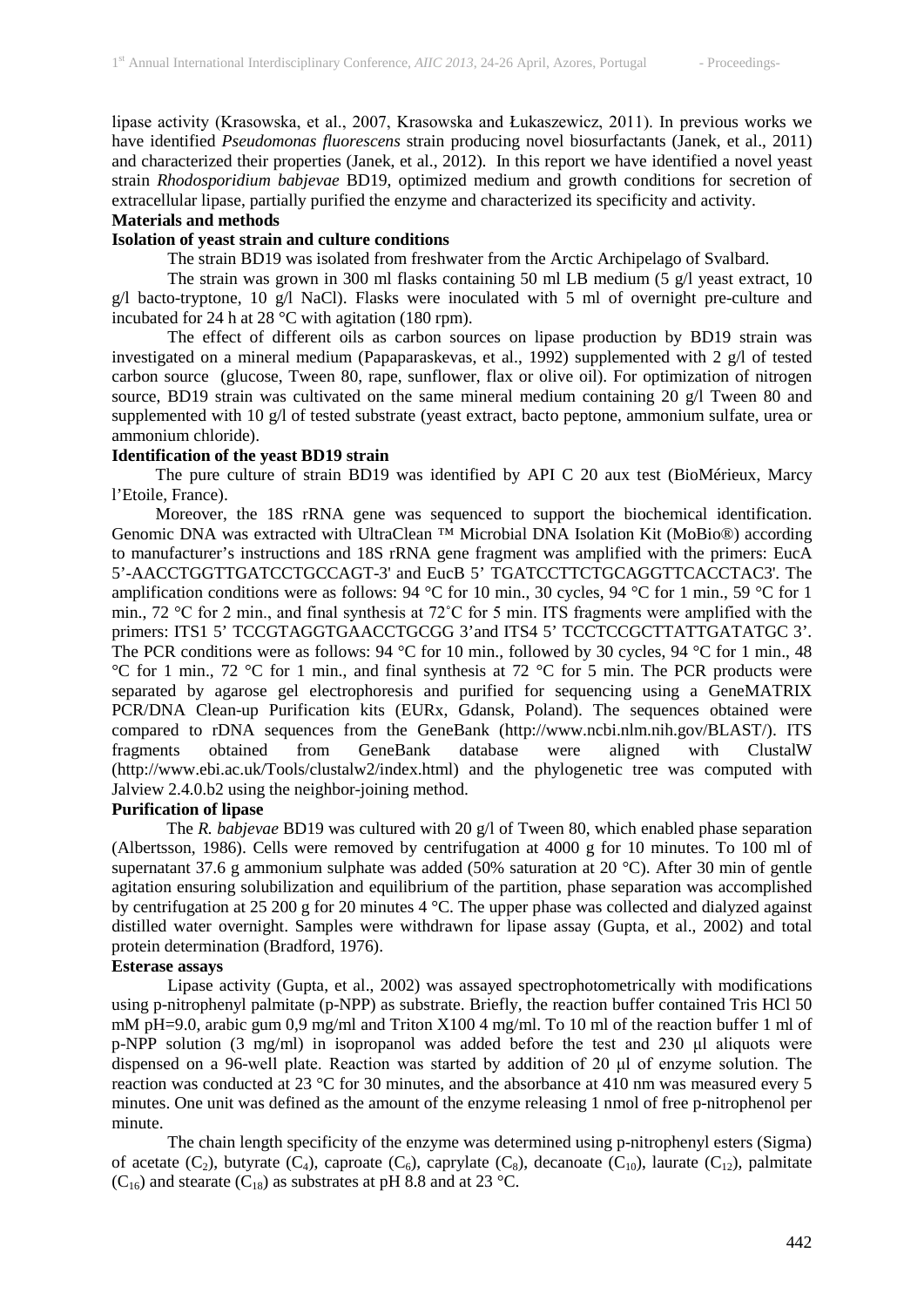## **Effect of pH and temperature on enzyme activity**

The impact of pH was determined by measuring lipase activity at 30  $^{\circ}$ C in 0.5 M Tris HCl buffer at pH ranging from 7 to 10. The optimal temperature of the enzyme was determined by measuring its activity in a temperatures range  $(25{\text -}50\,^{\circ}\text{C})$  in 0.05 M Tris HCl buffer, pH 9.0.

## **Positional specificity**

Positional specificity was determined by analyzing lipolytic products of triolein by thin layer chromatography (TLC) on silica gel 60 plate (Merck, Darmstadt, Germany). The total reaction mixture (1.5 ml) containing 33  $\Box$ 

incubated with 33 30 l°(C10 uwitnih tssha) okfi engnzayme t 800 atrpm. Aliquots of 200 μl were removed at 0, 2, 4 and 24 hours and the products were extracted with 0.5 ml of diethyl ether. The extracted samples were applied to the silica gel-60 TLC plates for product analysis. The plate was developed in a chamber with the solvent mixture chloroform/ acetone/acetic acid (95:4:1). The hydrolysis products were visualized using saturated iodine vapor and compared with standards (oleic acid, 1-oleylglycerol, 1,2-sn-dioleylglycerol, 1,3-dioleylglycerol and triolein) from Sigma-Aldrich Sp. z o.o., Poland.

## **Results and Discussion**

## **Identification of** *Rhodosporidum babjevae* **BD19**

Cells of the isolated strain were oval, yeast-shaped, redish and aerobic. The strain BD19 was arabinose-, xylose-, idonitol-, galactose-, sorbitol-, metyl-glucopyranoside-, sucrose-, and raffinose utilization-positive and xylitol-, inositol-, cellobiose-, lactose-, maltose-, trehalose-, and melesitose utilization-negative. These biochemical results were not sufficient for classification to the genus. Comparative sequence analysis of the 18S rDNA gene (968 bp) in the GeneBank database revealed that the strain BD19 had 99% homology to *Rhodotorula glutinis, Rhodotorula graminis* and *Rhodosporidium babjevae.*

*Rhodotorula* species are ubiquitous in human environment and have been isolated from different environments such as soil (Mok, et al., 1984), fruit juice (Tournas, et al., 2006) or sea water (Nagahama, et al., 2001, Loureiro, et al., 2005). In 1967 Banno first described *Rhodosporidium toruloides* as a telomorph in the life cycle of *R. glutinis* (Banno, 1967 ). Several following studies indicated phenotypic and genetic heterogeneity in *Rhodotorula* gender (Yamazaki and Komagata, 1981, Hamamoto, 1987, Vancanneyt, 1992, Gadanho and Sampaio, 2002).

To further classify strain BD19 the Internal Transcribed Spacer (ITS) region of the rDNA from BD19 was PCR amplified, sequenced and compared with GeneBank database. The ITS regions are adequate to resolve the relationship between closely related genera (Libkind, et al., 2008). Neighbor-joining analysis of the data was carried out with the program Neighbor of the PHYLIP package.

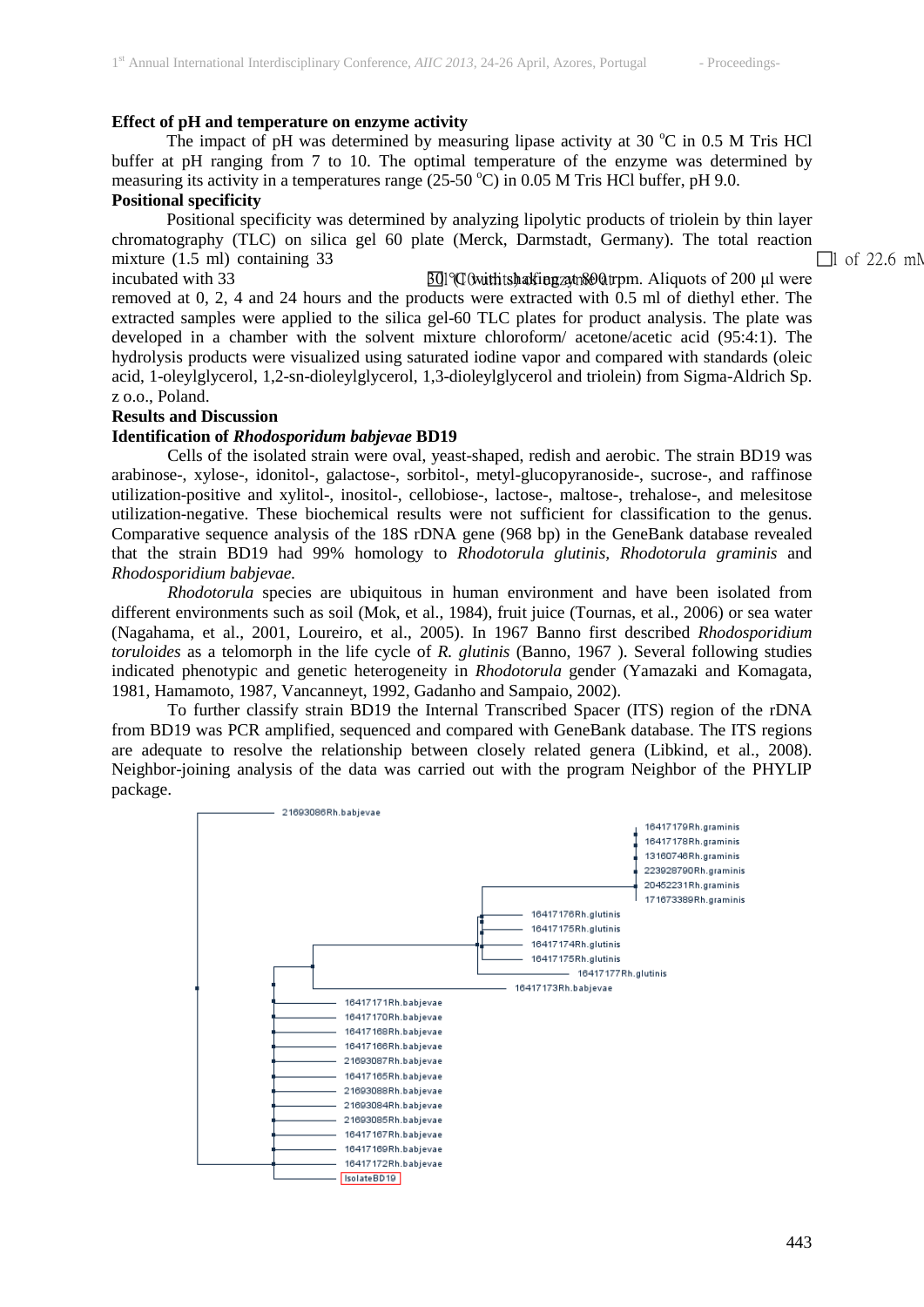**Fig.1** Phylogenetic tree of *R. glutinis*, *R. graminis*, and *R. babjevae* obtained by neighbor-joining analysis of ITS region of rDNA. The GI number of sequence is placed before the species name

The sequence obtained from BD19 strain (GeneBank JN003620) was placed together with sequences from microorganisms classified as *R. babjevae* (Fig. 1). The nucleotide sequence of ITS region from BD19 strain was identical to twelve other *R. babjevae* sequences included in the phylogenetic tree.

## **The influence of carbon and nitrogen sources on lipase production**

In general, extracellular lipase production by yeast depends greatly on the medium composition (Papaparaskevas, et al., 1992, Darvishi, 2009, Kim, et al., 2009). With *R. babjevae* BD19 strain, the highest lipase activity (67.7 U/ml) was obtained after 144 hours of growth on Tween 80 as a sole of carbon source. The activity was 18, 45.5, 41 and 55% smaller when BD19 strain was grown on carbon sources such as olive, sunflower, rape and palm oils, respectively (Table 1). The lowest lipase activity was obtained using glucose as the sole carbon source (10.5 U/ml after 144 h incubation). In contrast to BD19 strain induced to lipase production by water-soluble emulsifier (Tween 80), Papaparaskevas and collaborators (Papaparaskevas, et al., 1992) found the highest activity of lipase secreted by *R. glutinis* cultured on olive oil (29.3 U/ml). In addition, the activity dramatically decreased when other substrates such as palm oil (2.4 U/ml), sunflower oil (2.0 U/ml) or Tween 80 (1.8 U/ml) were used (Papaparaskevas, et al., 1992). In this respect *R. babjevae* BD19 lipase production was much less influenced by different carbon sources such as esters of fatty acids.

**Table 1.** Effect of carbon source on lipase secretion by *R. babjevae* BD19. The strain was grown in a medium with yeast extract as a nitrogen source and different carbon sources at neutral pH. The lipase activity in culture

| <b>Carbon source</b> | <b>Activity [U/ml]</b> |                 |  |  |
|----------------------|------------------------|-----------------|--|--|
|                      | 72 hours               | 144 hours       |  |  |
| <b>Glucose</b>       | $1.16 \pm 0.24$        | $10.5 \pm 1.16$ |  |  |
| <b>Tween 80</b>      | $47.69 \pm 4.91$       | $67.7 \pm 16.9$ |  |  |
| Olive oil            | $41.57 \pm 10.12$      | $55.7 \pm 9.06$ |  |  |
| <b>Sunflower oil</b> | $43.96 \pm 7.14$       | $36.9 \pm 9.74$ |  |  |
| Rape oil             | $51.9 \pm 3.78$        | $39.9 \pm 0.07$ |  |  |
| Palm oil             | $17.79 \pm 3.62$       | $30.2 \pm 4.51$ |  |  |

supernatants was measured after 72 and 144 hours of incubation at 30 °C  $\pm$ SD, n=3.

The highest lipase yield (115,4 U/ml) produced by *R. babjevae* BD19 was obtained after 144 hours of incubation at 30 °C on inorganic nitrogen source (ammonium sulphate as a sole nitrogen source). When the strain was grown 144 hours on yeast extract, bacto peptone, ammonium chloride or urea as nitrogen sources, lipase activities were 65, 32, 27 and 99% lower, respectively (Table 2). Lipase secreted by *R. babjevae* BD19 after 72 hours of incubation on yeast extract, bacto peptone, ammonium sulphate, ammonium chloride or urea as carbon sources was accordingly 29.4-, 22-, 31-, 37- and 8-fold more active than lipase secreted by *R. glutinis* after 6 days of incubation (Papaparaskevas, et al., 1992).

Generally, microorganisms provide high yields of lipase when organic nitrogen sources are used, with the exception of *R. glutinis* which requires inorganic nitrogen source such as ammonium phosphate for high lipase production (Papaparaskevas, et al., 1992).

**Table 2.** Effect of nitrogen source on lipase production. *R. babjevae* BD19. The strain was grown in cultivation medium with Tween 80 as carbon source and different nitrogen sources at neutral pH. The lipase activity in

culture supernatants was measured after 72 and 144 hours of incubation at 30 °C  $\pm$ SD, n=3.

| Nitrogen source          | Activity [U/ml]  |                  |  |
|--------------------------|------------------|------------------|--|
|                          | 72 hours         | 144 hours        |  |
| <b>Yeast extract</b>     | $44.10 \pm 2.77$ | $40.73 \pm 4.71$ |  |
| <b>Bacto peptone</b>     | $26.57 \pm 0.85$ | $37.1 \pm 2.71$  |  |
| <b>Ammonium sulphate</b> | $37.66 \pm 1.35$ | $115.4 \pm 5.44$ |  |
| <b>Ammonium chloride</b> | $37.23 \pm 4.54$ | $84.0 \pm 2.57$  |  |
| Urea                     | $12.38 \pm 4.75$ | $1.3 \pm 0.14$   |  |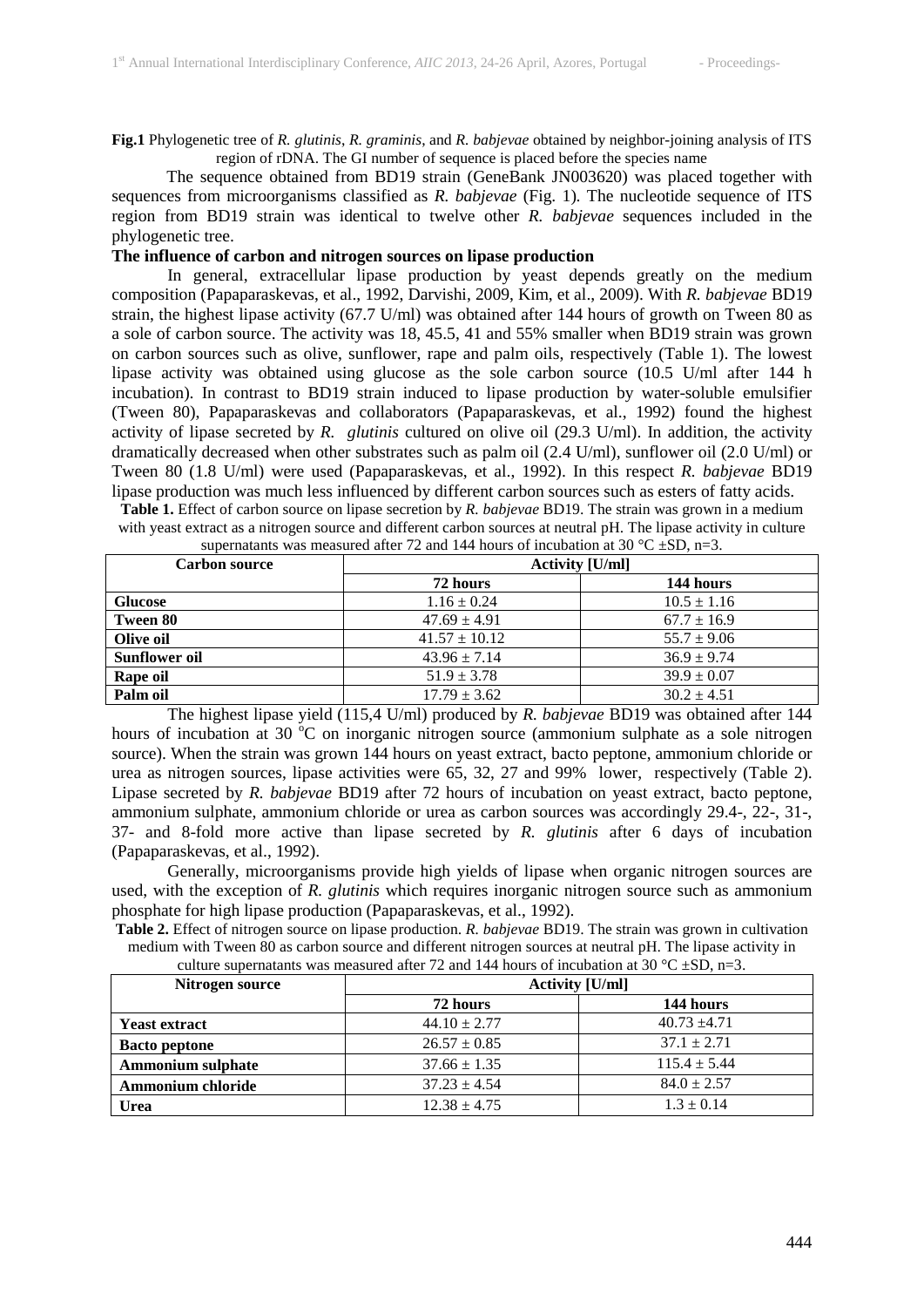### **Purification of the enzyme**

A two-phase-system purification procedure was used to characterize extracellular lipase from B19 strain. This procedure increased the specific activity of lipase 3.84-fold with a yield of 88.38% (Table 3). The lipase secreted into the medium had a molecular mass of 37.6 kDa by SDS-PAGE. **Table 3.** Purification of the *R. babjevae*. BD19 extracellular lipase.

|                                          | <b>Total activity</b><br>UI | <b>Total protein</b><br>[mg] | <b>Specific</b><br>activity [U/mg] | <b>Purification</b><br>fold | Yield $[\%]$ |
|------------------------------------------|-----------------------------|------------------------------|------------------------------------|-----------------------------|--------------|
| Culture filtrate<br>Partitioning in two- | 5575.46                     | 4305.40                      | 1.29                               | 1.00                        | 100.00       |
| phase system                             | 4927.36                     | 991.79                       | 4.97                               | 3.84                        | 88.38        |

**Effect of pH and temperature on enzyme activity**

Lipases secreted by microorganisms mostly have optimum of activity in a weakly alkaline environment and at temperatures ranging from 30 to 40  $^{\circ}$ C (Choo, et al., 1998, Yu, et al., 2007). Lipase secreted by *R. glutinis* had optimum activity at 35 °C and pH 7.5 (Papaparaskevas, et al., 1992).

The highest activity of lipase from *R. babjevae* BD19 was obtained with pH 9.0 at 30 °C; it decreased by 30% when pH was increased to 10.0 and by 70% when pH decreased to 7.0 (Fig.2).



**pH**

**Fig. 2.** Influence of pH on lipase activity. Data are given as means  $\pm SD$ , n=3.

The optimum temperature for enzyme activity was  $30^{\circ}$ C; it decreased with rising temperature, with 80% loss of original activity at 50  $^{\circ}$ C (Fig 3). Fungal lipases are generally active at 40-50  $^{\circ}$ C (Hiol, et al., 2000). The optimum pH was higher and optimum of temperature was lower than that for lipase-producing *R. glutinis* (pH 8.0 at 35 °C) (Papaparaskevas, et al., 1992), *R. mucilaginosa* (pH 7.0-8.0 at 40 °C) (Zimmer, et al., 2006) and. *R. pilimanae* (pH 4.0 and 7.0 at 45 °C) (Muderhwa, et al., 1986).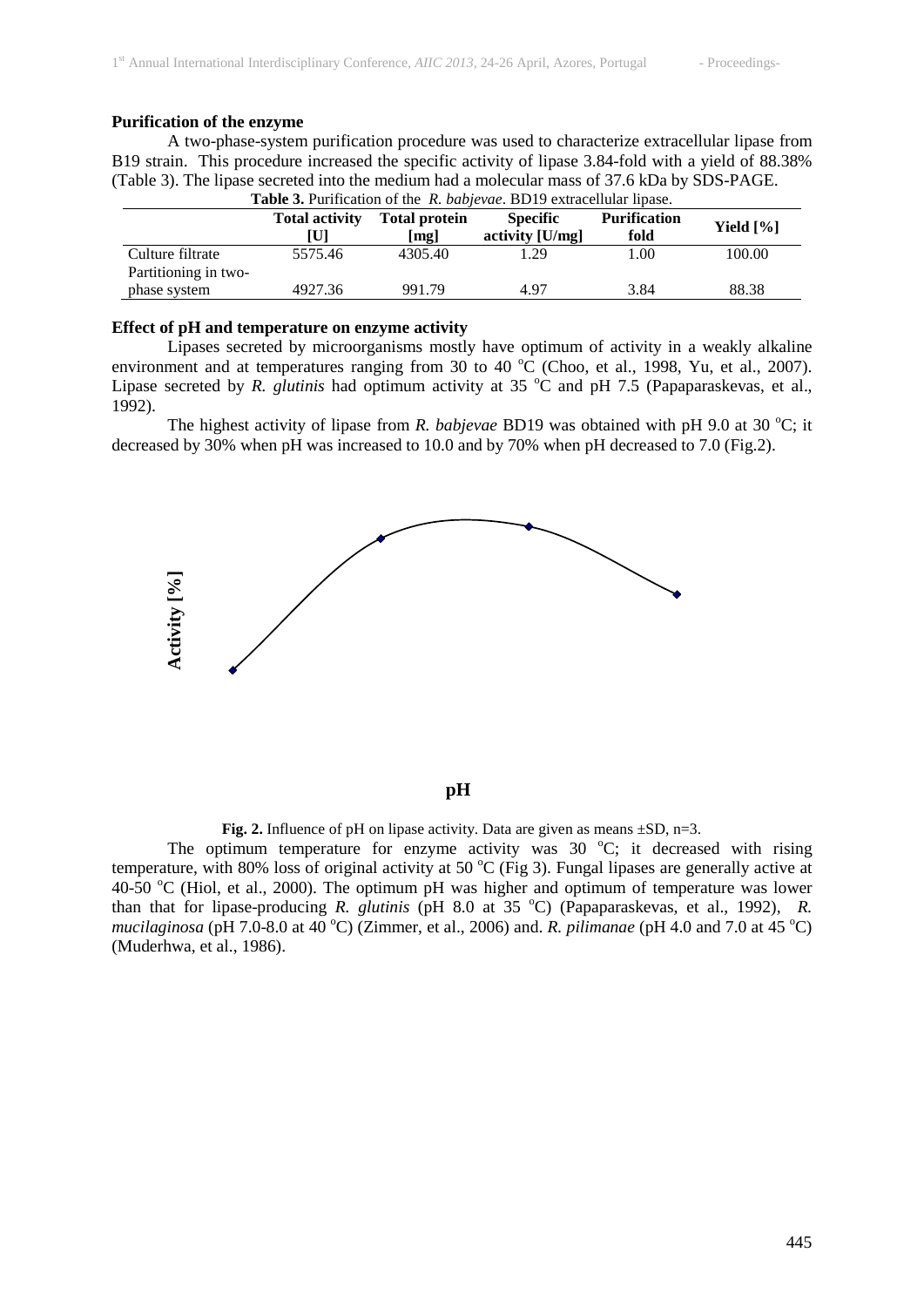

**Temperature [°C]**

**Fig 3.** Influence of temperature on lipase activity. Data are given as means  $\pm SD$ , n=3.

#### **Substrate specificity with p-nitrophenyl esters**

The substrate specificity of partially purified *R. babjeviae* BD19 lipase towards p-nitrophenyl esters with alkyl chain length ranging from C2 to C18 was determined (Fig. 4). The lipase showed the highest activity with the use of p-nitrophenyl caprylate ester  $(C_8)$ . Specific activity decreased gradually as the alkyl chain was shortened or lengthened. When p-nitrophenyl acetate  $(C_2)$  was used as substrate no significant activity was measured.

Grognux and collaborators (Grognux and Reymond, 2004) classified lipases according to their specificity as dependent on the chain length. They suggested classification into 3 groups: the short-chain (C4 $\pm$ C6), long-chain (C10 $\pm$ C16), and middle-chain (C8 $\pm$ C10) reactivity. According to such classification *R. babjeviae* BD19 lipase has the highest specificity towards middle chain fatty acid esters. Lipase of *R. glutinis* was very active with nitrophenyl butyrate (C4) and nitrophenyl laurate (C12) (Hatzinikolaou, et al., 1999); *Rhodotorula minuta* lipase had high activity towards pnitrophenyl butyrate (C4) in lecithin emulsion (Cinelli, et al., 2006). Lipases which utilized natural methylthioesters of volatile fatty acids  $(C_3-C_8)$  have considerable importance for flavor industry; thus, e. g. S-methyl butanetioate is an important constituent of dairy aromas (Rajendran, et al., 2009).



**Fig. 4.** *R. babjevae* BD19 lipase substrate specificity. Activity towards different p-nitrophenyl esters was determined at 30 °C and pH=9.0. Data are given as means  $\pm$ SD, n=3

#### **Positional specificity**

Marcae and Hammond (Macrae, 1985) systematized lipases according to their regiospecificity. The first group of lipases is not specific and released fatty acids from all three positions. The second group released the fatty acids specifically from the outer 1 and 3 positions of acylglycerols. Microbial lipases show usually 1,3-positional specificity, releasing three products from triolein: 2-monoacylglycerol, 1,2- (or 2,3) – diacylglycerol and free fatty acid (Zimmer, et al., 2006,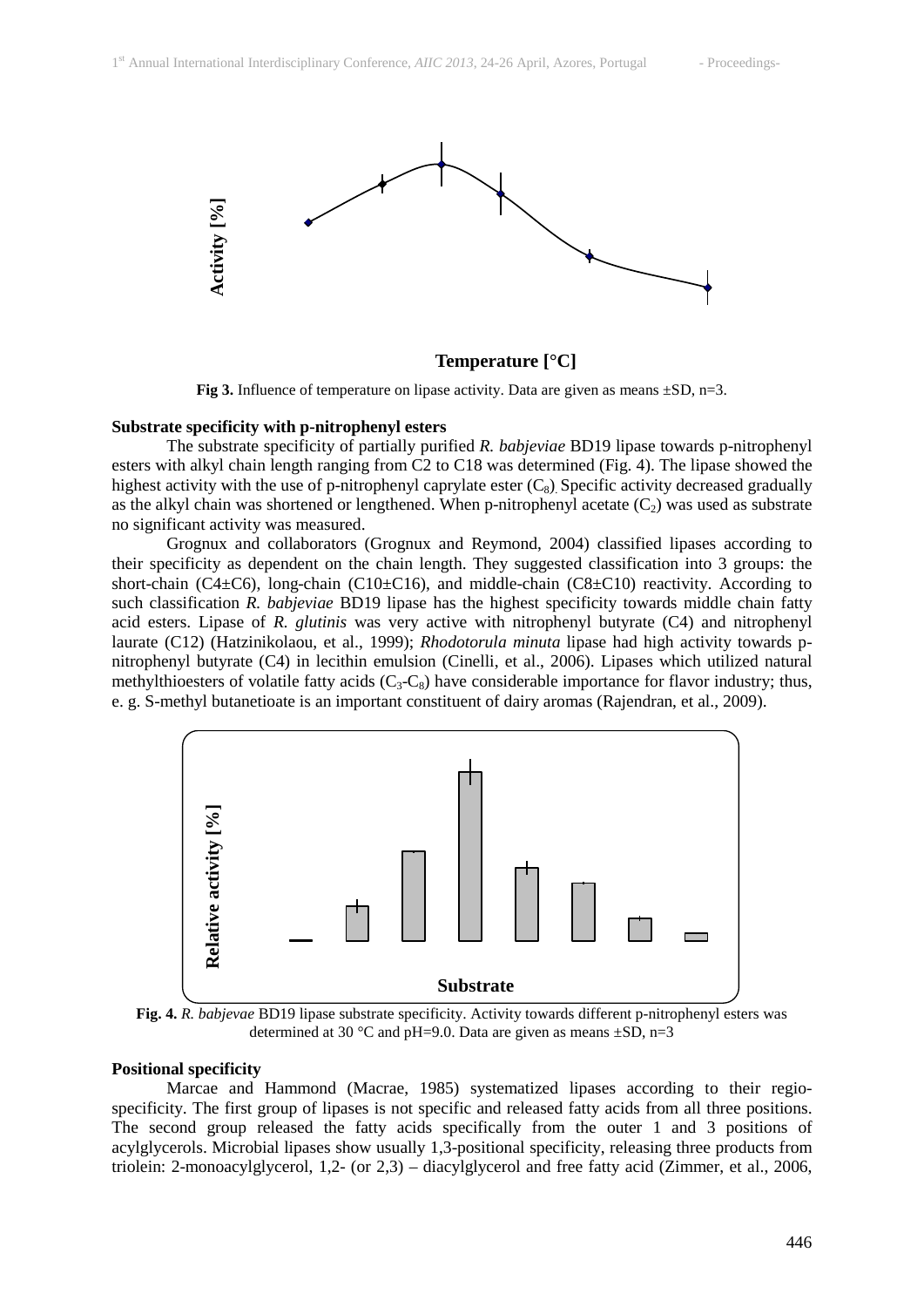Aloulou, et al., 2007). Lipases with specificity towards 2-position are very rare in nature. Only few lipases have 2-position specificity, such as lipase from *Geotrichum* sp. FO401B (Ota, et al., 2000), lipases from *Geotrichum candidum* ATCC 34614 (Sugihara, et al., 1994), or lipase from *Aspergillus niger* NCIM 1207 (Mhetras, et al., 2009).

Triolein was used as a substrate to investigate positional specificity of purified lipase. The separation of triolein hydrolysis products was performed by thin-layer chromatography (Fig. 5). The major product end product of the *R. babjevae* BD19 lipase was 1,2-diolein and prolonged incubation for 24 h strongly indicates that the enzyme has 1-position specificity.

Lipase from *R. babjevae* BD19 seems to be unique in its positional specificity because it cleaved triolein only once in 1-position, releasing only two products: 1,2 (or -2,3)-diolein and free fatty acid.



**Fig. 5** Thin-layer chromatography of the hydrolysis products of triolein catalyzed by *R. babjevae* BD19 lipase. Lane 1: 0 h, Lane 2: 2h, Lane 3: 4 h, Lane 4: 24 h, Lane 5: oleic acid, Lane 6: 1-oleylglycerol, Lane 7: 1,2-sndioleylglycerol, Lane 8: 1,3-dioleylglycerol, Lane 9: triolein.

### **Conclusions**

Biochemical and genetic characterization of the BD19 strain from Arctic fresh water led to its classification as *R. babjevae*.

The highest concentration of the *R. babjevae* BD 19 extracellular lipase in the medium was obtained after 144 hours on Tween 80 as a sole of carbon source and after 144 hours on inorganic nitrogen source (ammonium sulphate as a sole nitrogen source).

The purified lipase had a molecular mass of 37.6 kDa.

The maximum activity of the lipase was obtained at pH 9.0 and at 30  $^{\circ}$ C.

The lipase had the highest hydrolytic activity towards 8-carbon alkyl chain substrate - pnitrophenyl caprylate.

The lipase is unique in comparison to other described enzymes since it hydrolyzed triolein to 1,2-diolein and in this respect.

## **Acknowledgments**

We thank prof. J. P. Sampaio for phylogenetic analysis of *Rhodosporidium babjevae* strain. This work was financial supported by grants from the Polish National Centre for Science

N N302 640940, Polish National Centre for Research and Development KB/48/13639/IT1- B/U/08 and grant EU POIG.01.01.02-00-016/2008.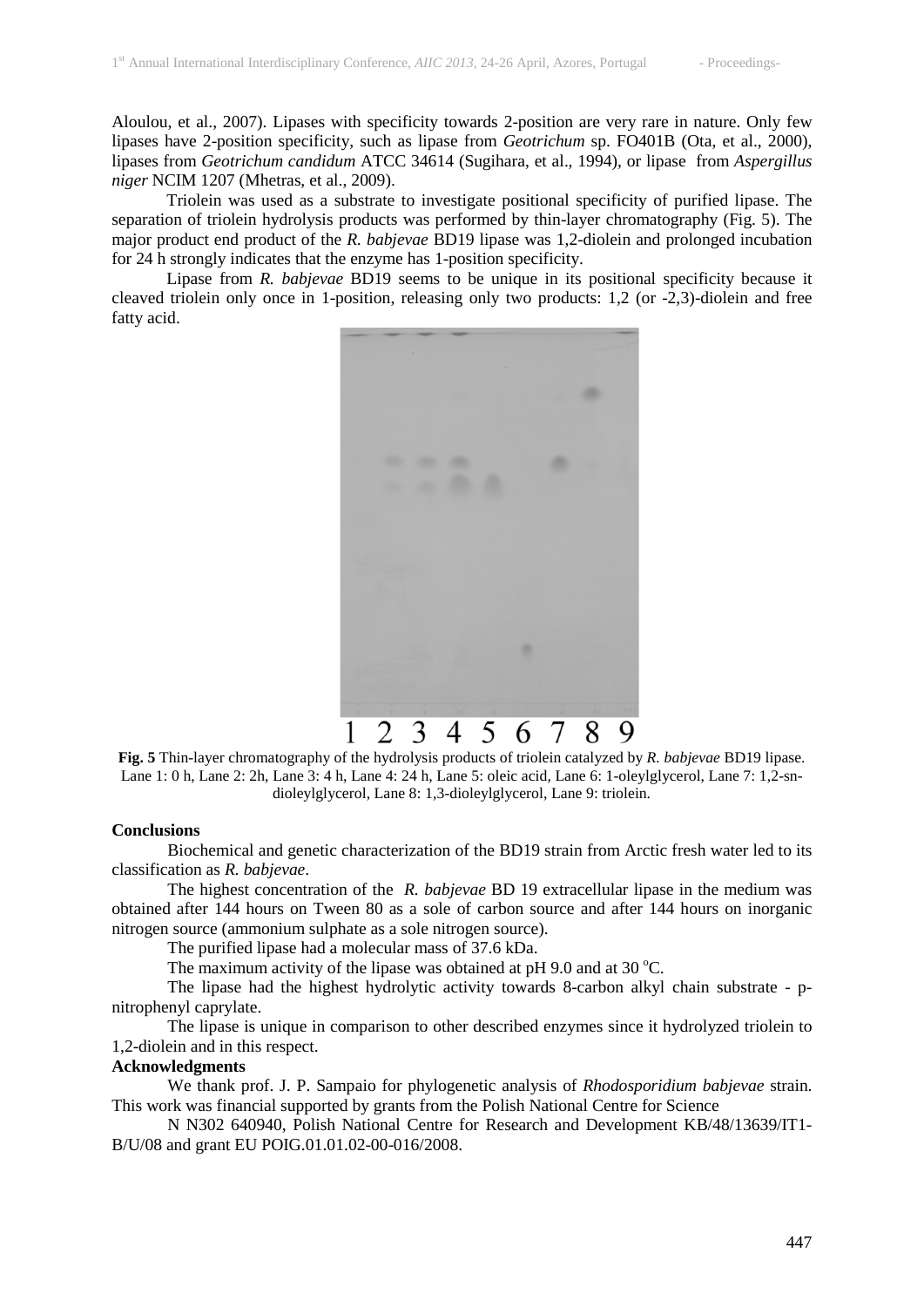## **References:**

Albertsson PA. Partitioning of Cell Particles and Macromolecules, Third Edition, John Wiley & Sons. 1986.

Aloulou AJ, Rodrigues A, Puccinelli D, Mouz N, Leclaire J, Leblond Y and Carriere F. Purification and biochemical characterization of the LIP2 from *Yarrowia lipolytica.* Biochim. Biophys. Acta. 2007: 1771, 228-237

Arpigny JL and Jaeger KE, Bacterial lipolytic enzymes: classification and properties. Biochem J. 1999: 343, 177-183

Babu JW, Pramod R and George T, Cold active microbial lipases: some hot issues and recent development. Biot. Adv. 2008: 26, 457-470

Banno I, Studies of the sexuality of *Rhodotorula.* J. Gen. Appl. Microbiol. 1967: 13, 169-196

Bradford M, A rapid and sensitive method for the quantitation of microgram quantities of protein utilizing the principle of protein-dye binding. Anal. Biochem*.* 1976: 72, 248-250

Brizzio S, Turchetti B, de Garcia V, Libkind D, Buzzini P, and van Brook M, Extracellular enzymatic activities of basidiomycetous yeasts isolated from glacial and subglacial waters of northwest Patagonia (Argentina). Can. J. Microbiol. 2007: 53, 519-525

Buzzini P, and Vaughan-Martini A, Yeast biodiversity and biotechnology in: Yeast handbook, Biodiversity and ecophysiology of yeast, Ed. C.A. Rosa and G. Peter, springer-Verlag Berlin, 2006: 533-559

Choo D, Kurihara T, Suzuki T, Soda K and Esaki N, A cold-adapted lipase of an Alaskan psychrotroph *Pseudomonas* sp. Strain B11-1: gene cloning and enzyme purification and characterization. Appl. Evn. Microb. 1999: 64, 486-491

Cinelli G, Cuomo F, Hochkoeppler A, Ceglie A, and Lopez F. Use of *Rhodotorula minuta* live cells hosted in water-in-oil macroemulsion for biotrasformation reaction. Biotechnol. Prog. 2006: 22, 689- 695

Darvishi F, Nahvi I, Zarkesh-Esfahani H, and Momenbeik F, Effect of plant oils upon lipase and citric acid production in *Yarrowia lipolytica* yeast. J. Biomed. Biotech. 2009: 56, 29-43

Gadanho M and Sampaio JP, Polyphasic taxonomy of the basidiomycetous yeast genus *Rhodotorula*: *Rh. glutinis* sensu strictoand *Rh. dairenensis* comb.nov., FEMS Yeast Res. 2002: 2, 47-58

Grognux J and Reymond JL, Classifying Enzymes from Selectivity Fingerprints. Chem. Biochem.  $2004: 5, 826 - 831$ 

Gupta R, Rathi P and Bradoo S, Lipase mediated ugradation of dietary fats and oils. Crit. Rev. Food Sci. Nutr. 2003: 43, 635-644

Gupta N, Rathi P and Gupta R, Simplified para-nitrophenyl palmitate assay for lipases and esterases. Anal. Biochem. 2002: 311, 98-99

Hak-Ryul K, In-Hwan K, Ching TH, Kwang-il K and Beom-Soo S, Production of a Novel Cold-Active Lipase from *Pichia lynferdii* Y-7723. J. Agric. Food Chem. 2010: 58, 1322-1326

Hamamoto M, Sugiyama J and Komagata K, DNA-DNA reassociation studies of strains in the genera *Rhodosporidium* and *Rhodotorula.* J. Gen. Appl. Microbiol. 1987: 33, 57-73

Hatzinikolaou DG, Kourentzi E, Stamatis H, Christakopoulos P, Kolisis FN, Kekos D and Macris BJ, A novel lipolytic activity of *Rhodotorula glutinis* cells: production, partial characterization and application in the synthesis of esters. J. Biosci. Bioeng. 1999: 88, 53–56

Hiol A, Jonzo MD, Rugani N, Druet D, Sarda L and Comeau LC, Purification and characterization of an extracellular lipase from thermophilic *Rhizopus oryzae* strain isolated from palm fruit. Enz. Microbiol. Technol. 2000: 26, 421-430

Janek T, Łukaszewicz M, Rezanka T and Krasowska A, Isolation and characterization of two new lipopeptide biosurfactants produced by *Pseudomonas fluorescens* BD5 isolated from water from the Arctic Archipelago of Svalbard. Bioresource technology 2010: 101, 6118-6123

Janek T, Łukaszewicz M and Krasowska A, Antiadhesive activity of the biosurfactant pseudofactin II secreted by the Arctic bacterium Pseudomonas fluorescens BD5. BMC microbiology 2012: 12, 24

Kirk O and Christensen MW, Lipases from *Candida antarctica*: unique biocatalysis from a unique origin. Org. Process Res. Dev. 2002: 6, 446-451

Krasowska A, Dąbrowska B and Łukaszewicz M, Isolation and characterization of microorganisms from Arctic archipelago of Svalbard. J. Biotechnol. 2007: doi:10.1016/j.jbiotec.2007.07.718